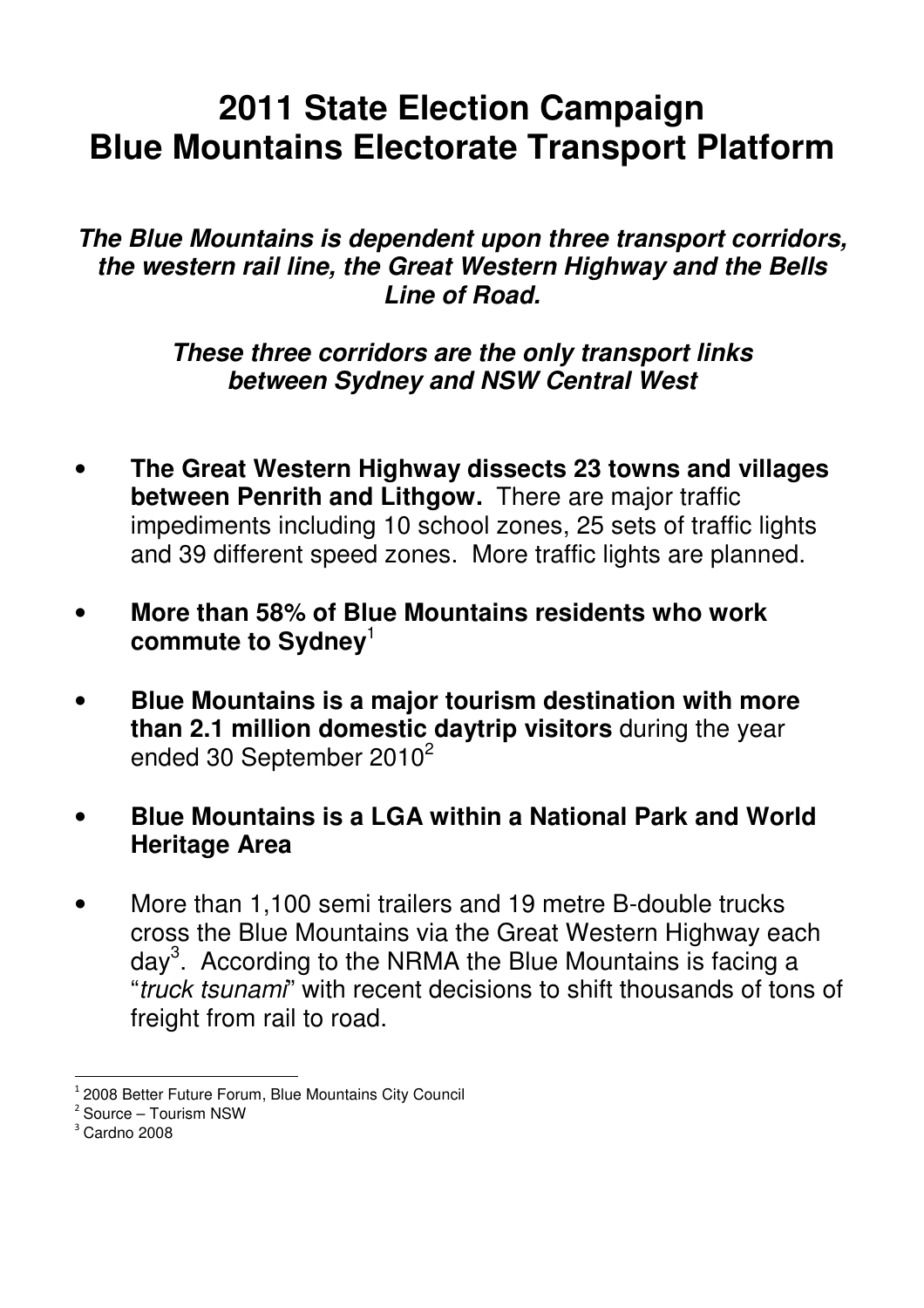### **Transport infrastructure across the Blue Mountains – where we are today:**

### **Great Western Highway ('GWH')**

The GWH will be upgraded to 4 lanes between Woodford and Katoomba by 2018.

B-doubles longer than 19 metres are currently restricted through the Blue Mountains.

Proposed upgrading of the GWH west of Katoomba:

- Mt Victoria to Lithgow upgrade estimated to cost \$1.7 to \$1.9 billion to upgrade approximately 20 kilometres of highway and will be built to a standard to accommodate  $25/26$  metre B-doubles<sup>4</sup>
- NSW Government committed in December 2008 not to widen the GWH through the township of Blackheath<sup>5</sup>

"… the Great Western Highway link between Sydney and the Blue Mountains unsuitable for B-double upgrading ..." NRMA Open Road<sup>6</sup>.

# **Bells Line of Road ('BLOR')**

Federal and state governments announce commencement of 'Bells Line of Road Strategic Corridor Plan'<sup>7</sup>.

Public submissions for the BLOR close 31 January 2011.

"Bells Line Road, for example, needs wider lanes, improved overtaking, and better payment conditions." NRMA Open Road<sup>8</sup>.

 $\overline{\phantom{a}}$ 

See www.rta.nsw.gov.au

<sup>5</sup> Media release Michael Daley NSW Minister for Roads dated 19 December 2008

<sup>6</sup> NRMA Open Road January/February 2011

<sup>7</sup> Joint media release dated 9 November 2009 Anthony Albanese, Federal Minister for Infrastructure and David Campbell, NSW Minister for Transport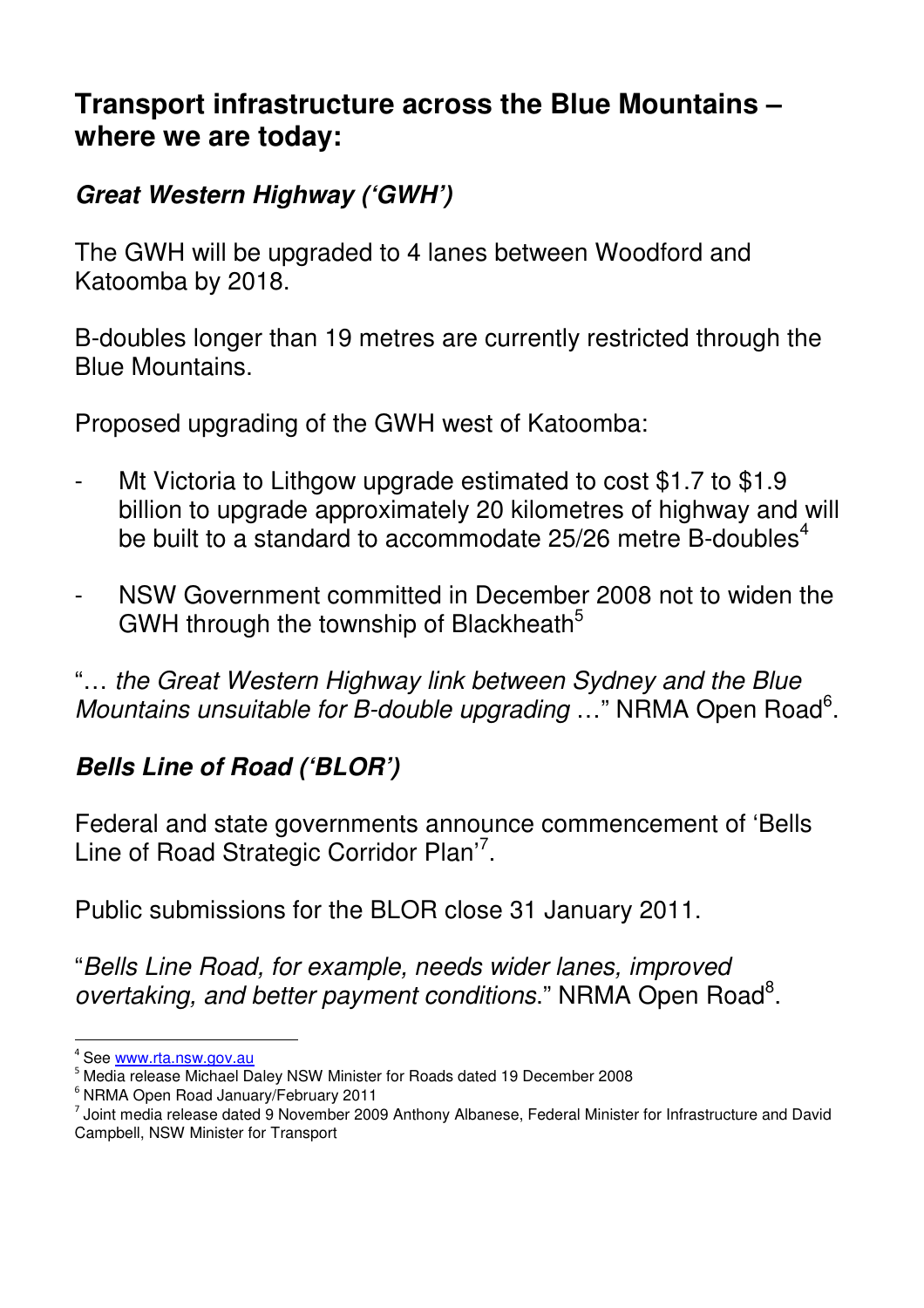**Transport infrastructure across the Blue Mountains – where we are today:** 

#### **Rail Network – no expansion in Western Sydney, the Blue Mountains and NSW Central West rail network since the 1980's despite massive population and economic growth**

The Central West Transport Needs Study noted "major constraint for increased freight traffic from the Central West is the significant growth in passenger trains within … Sydney …. which reduces the availability of freight paths from the region".

"Without a second rail link across the harbour, the CityRail system will face paralysis by 2022. That is the finding of experts who have analysed the Keneally government's recent transport blueprint." Sydney Morning Herald, 31 May 2010.

# **Our Aim:**

- a) Investment by State and Federal Governments for integrated transport infrastructure that:
	- i) increases freight and passenger rail capacity,
	- ii) reduces reliance on heavy road freight transport and reduces congestion on roads, and
	- iii) Constructs a safer road system.
- b) Tax and regulatory reform by State and Federal Governments to level the competitive playing field between the trucking industry and rail freight and incentivises public transport usage.

 $\overline{\phantom{a}}$ 

<sup>&</sup>lt;sup>8</sup> NRMA Open Road January/February 2011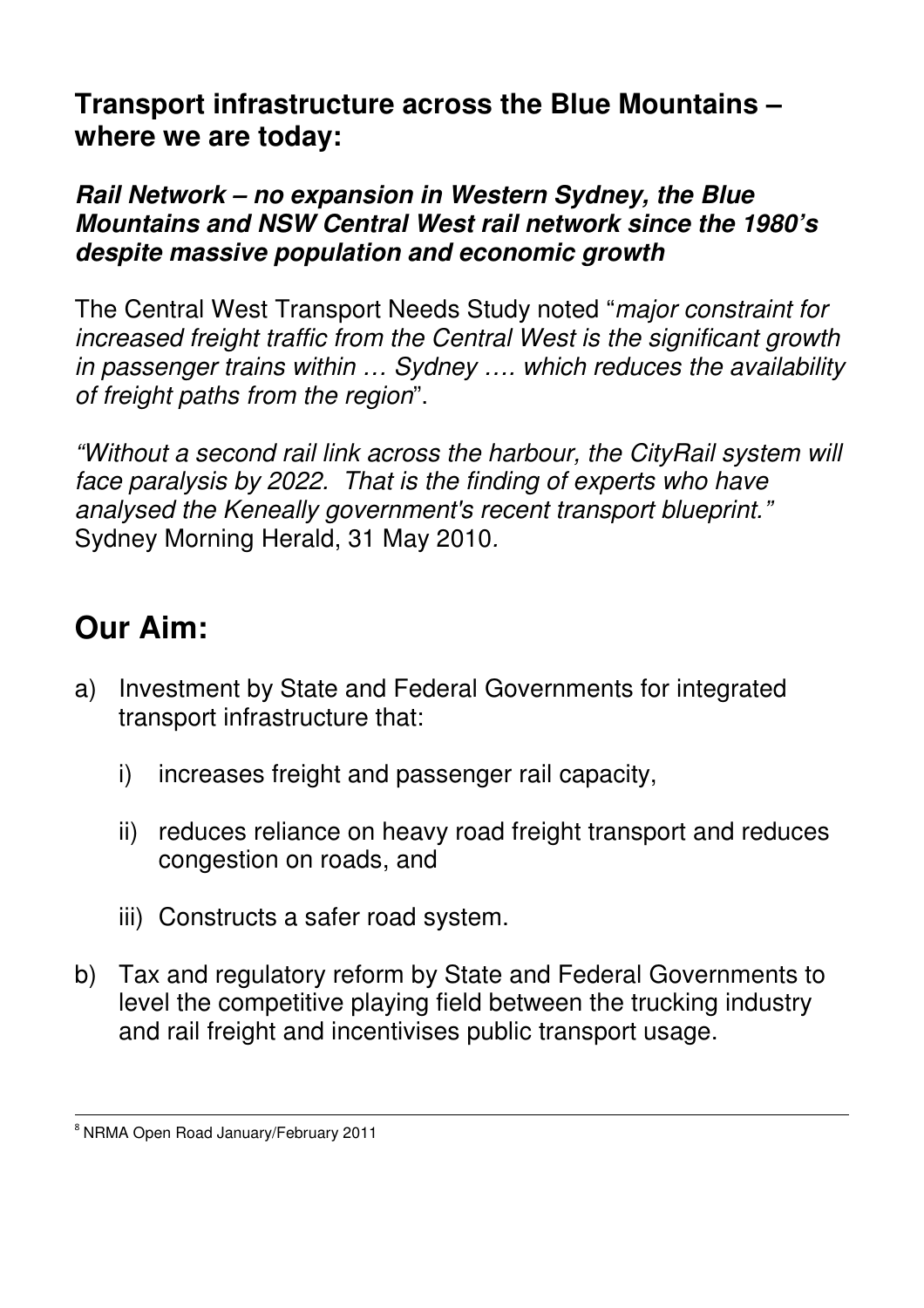# **Our Transport Policy Priorities:**

**We set out the following transport policy initiatives for the Blue Mountains, Western Sydney and NSW Central West, which we believe should be the focus and priority of the next NSW Government.** 

# **Transport policy priorities – the Blue Mountains**

#### **Rail - Passenger**

- 1. Maintain existing service standards:
	- 1.1. Commit to replace Blue Mountains 'V' train sets (which are due to be retired between 2012 and 2016) with a similar train of comparable standard NOT a suburban OSCAR train set.
	- 1.2. Commit to retain existing station staffing hours in the Blue Mountains.
- 2. Restore services to pre 1995 levels:
	- 2.1. Introduce one peak express service between Blue Mountains and Parramatta/Sydney<sup>9</sup>.
- 3. Expand services:

 $\overline{a}$ 

- 3.1. Improve week day train services between Katoomba and Lithgow.
- 3.2. Increase the number of carriages on some services to ease overcrowding.

<sup>&</sup>lt;sup>9</sup> The journey time of the Fish was increased by approximately 20 minutes with the introduction of the Cityril October 2005 timetable, additional stops were also added to this service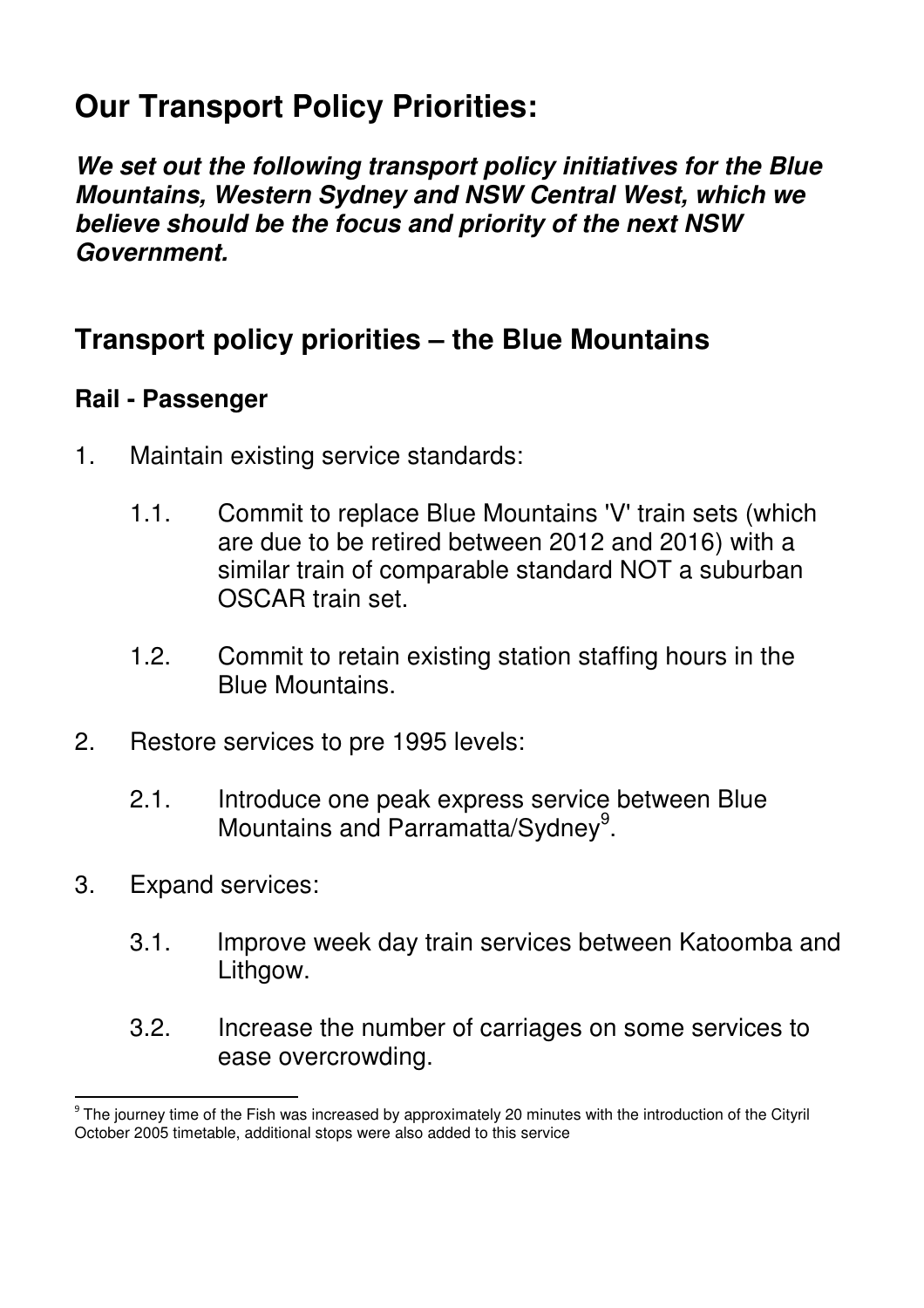# **Transport policy priorities – the Blue Mountains**

### **Rail - Passenger**

- 3.3. Review with a view to increase staffing levels on stations.
- 3.4. Provide additional train services including 1.32am.

## **Rail - Freight**

- 4. Reinstate the 1.2 cents per litre transport petroleum by rail subsidy $10$ .
- 5. Lengthen passing loops at Lawson and Katoomba to ARTC standard length of 1,800 metres to permit longer freight trains through the Blue Mountains.
- 6. Install bi-directional signalling over the entire length of the line through the Blue Mountains.
- 7. Undertake feasibility study into possible trailer rail drive on drive off freight rail service between Marrangaroo and St Marys.
- 8. Undertake feasibility study into modifying the rail line between St Marys and Marrangaroo to permit double stack container trains.

### **Road – GWH / BLOR:**

9. Commit to redirecting \$120 million of funding from the proposed River Lett Hill B-Double Bypass to safety work on the Bells Line of Road.

 $\overline{\phantom{a}}$ <sup>10</sup> Scrapped in NSW 2008-09 Mini Budget, see Page A-10, NSW 2008-09 Mini Budget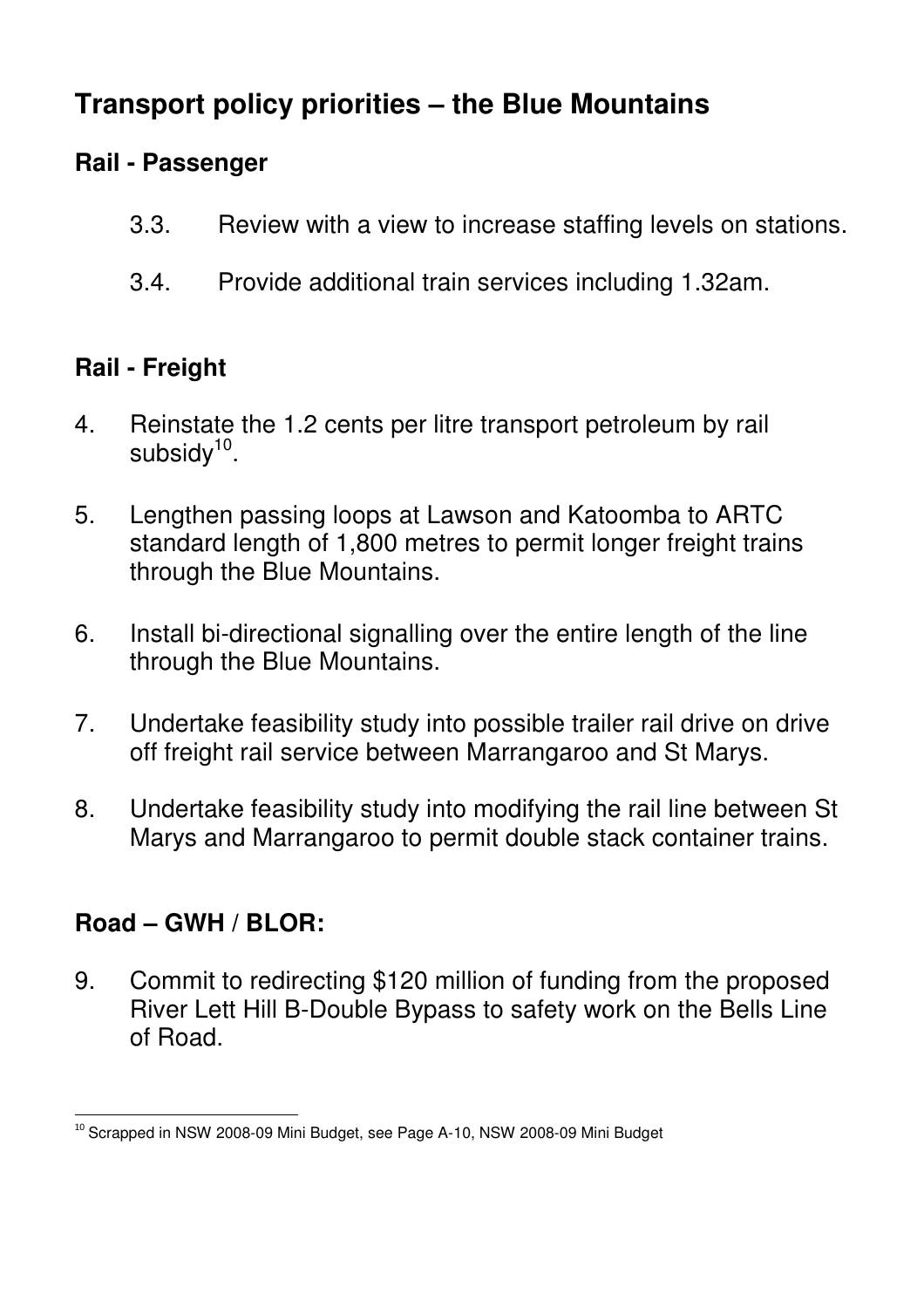# **Transport policy priorities – the Blue Mountains**

### **Road – GWH / BLOR:**

- 10. Maintain restriction on B-double trucks longer than 19m through the Blue Mountains.
- 11. Abandon the proposed \$2 billion B-double Mt Victoria to Lithgow highway upgrade.
- 12. Address highway safety at Springwood / Valley Heights including:
	- 12.1. Construction of a link road between Peninsula Road and Hawkesbury Road, and
	- 12.2. Installation of traffic lights at the intersection of the GWH and Peninsula Road, to

enable westbound motorists to access Hawkesbury Road without diverting through Springwood along Macquarie Road.

- 13. Install Safety Cameras at key intersections along the GWH to monitor speed and red light offences (to reducing speeding and running of red lights by trucks and cars).
- 14. Seek state government funding for the construction and improvement of cycle ways between villages.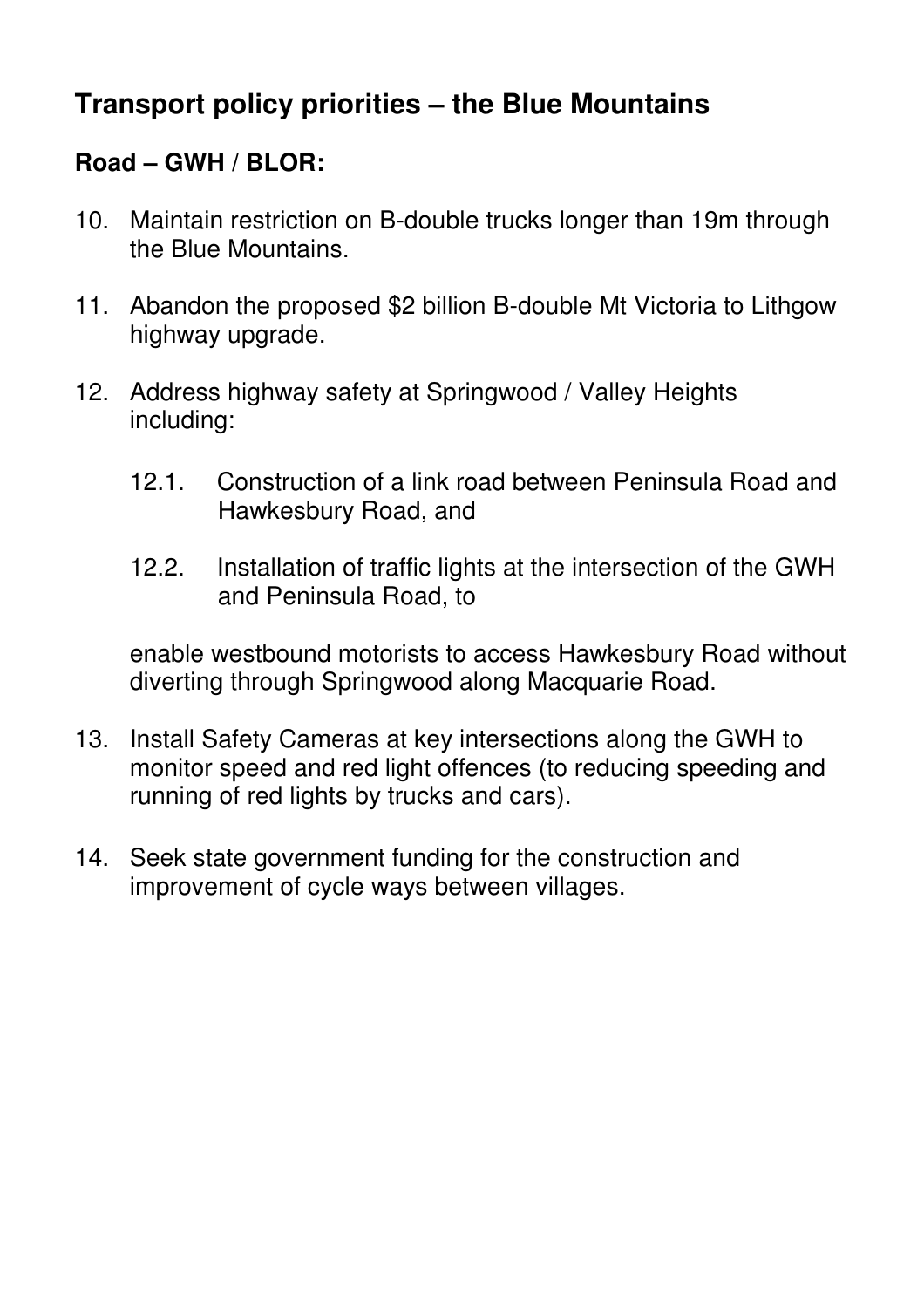# **Transport policy priorities – Western Sydney:**

#### **Expand heavy rail to increase passenger and freight capacity**

- 15. Expand capacity on the Western Sydney line to allow for additional services including express services, enhance rail freight capacity and provide a direct rail link to Macquarie and the Lower North Shore:
	- 15.1. Construct the Parramatta to Epping rail link
	- 15.2. Quadruplicate the rail line between St Marys and Penrith<sup>11</sup>
	- 15.3. Support the proposed ATRC grade separated junction at  $Strathfield<sup>12</sup>$
	- 15.4. Construct a Sydney West freight rail line between Rooty Hill and Leightonfield $13$
	- 15.5. Implement planning for a second harbor rail crossing<sup>14</sup>

#### **Reform Public Transport Ticketing**

- 16. Reform public transport ticketing:
	- 16.1. Implement integrated ticketing across the NSW public transport network.
	- 16.2. Introduce tourist 3 day pass for weekends.

 $\overline{a}$ <sup>11</sup> Appendix A, NSW State Plan, New South Wales State Government, November 2006

<sup>&</sup>lt;sup>12</sup> Forms part of the Northern Sydney Rail Freight Corridor plan, page 21 "Submission by the NSW Government to Infrastructure Australia", August 2010

<sup>&</sup>lt;sup>13</sup> Page 69, Section 5, "Long-term Strategic Plan for Rail", Office of the Coordinator General of Rail, 13 June 2001

<sup>&</sup>lt;sup>14</sup> Recommendation LT10, Page 23, Independent Public Inquiry, Long-Term Public Transport Plan for Sydney (2010) Independent Public Inquiry into a Long-Term Public Transport Plan for Sydney: Final Report—Themes and Recommendations, 26 May 2010, submitted to and published by The Sydney Morning Herald.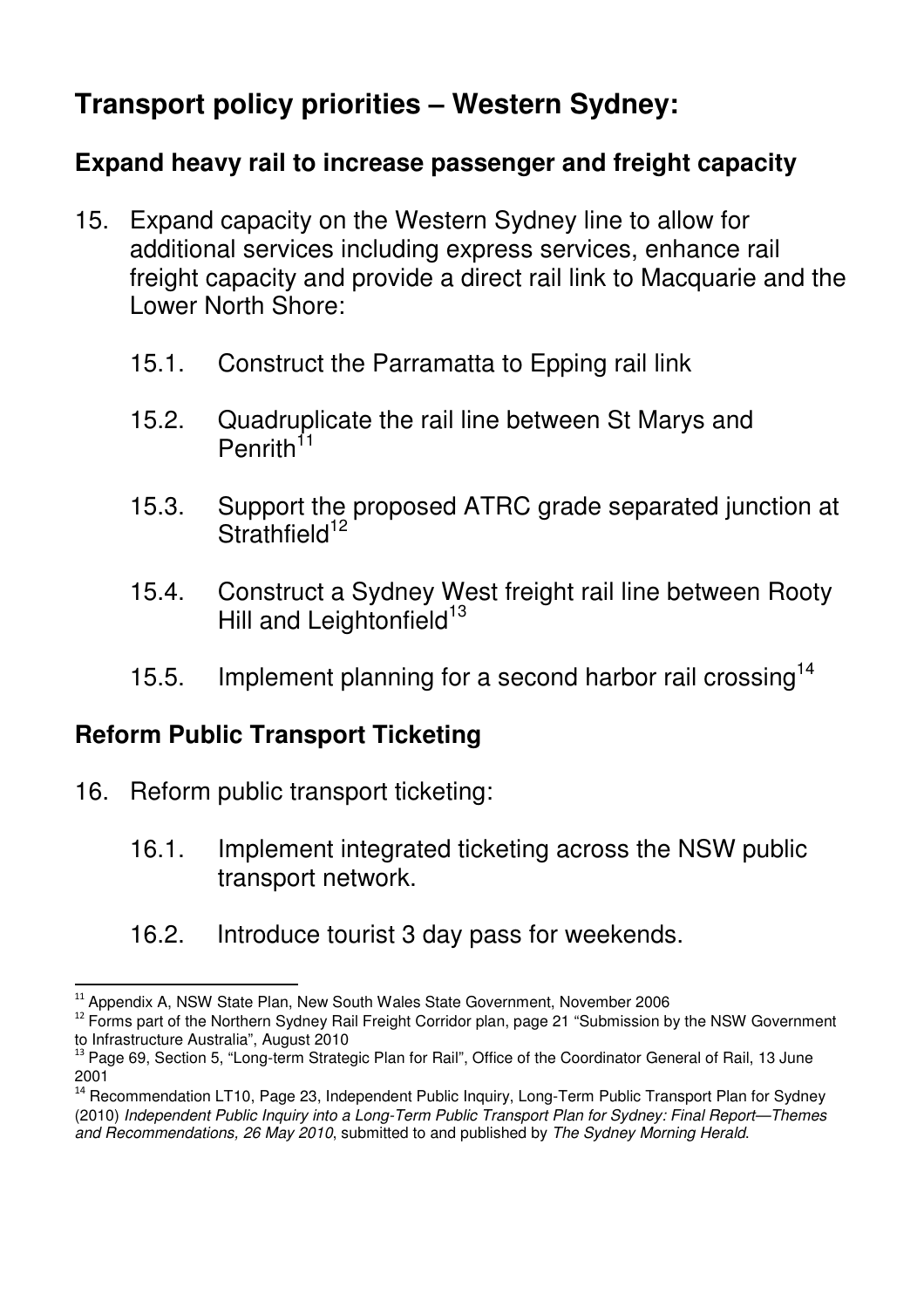# **Transport policy priorities – NSW Central West:**

#### **Expand rail as an alternative for the transport of freight & people**

- 17. Support construction of the inland rail line between Melbourne and Brisbane.
- 18. Seek funding for the Central West Transport Needs Study rail recommendations<sup>15</sup>.
- 19. Reinstate morning passenger service from NSW Central West to Sydney and evening return service.
- 20. Support construction of the Maldon to Dombarton rail link<sup>16</sup>.
- 21. Develop a long term sustainable road/rail transport plan between the Eastern ports and NSW Central West.

l <sup>15</sup> Page 44, Central West Transport Needs Study Summary Report, May 2009

<sup>&</sup>lt;sup>16</sup> Maldon-Dombarton Rail Line Pre-Feasibility Study, 7 July 2009